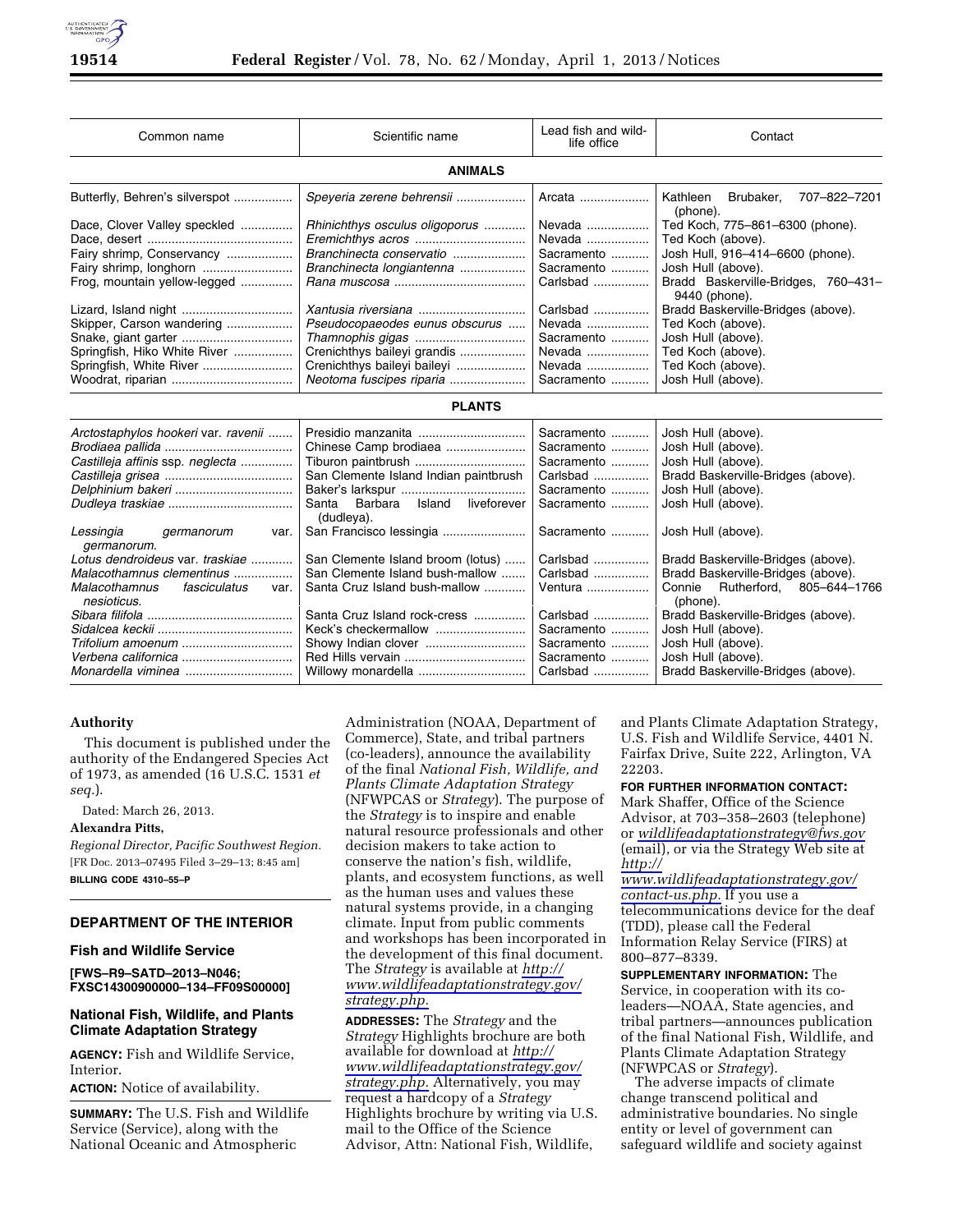the effects of climate change. This *Strategy* presents a unified approach reflecting shared principles and sciencebased practices—for reducing the negative impacts of climate change on fish, wildlife, plants, our natural resource heritage, and the communities and economies that depend on them. The *Strategy* provides a basis for sensible actions that can be taken now, in spite of the uncertainties that exist about the precise impacts of climate change. It also provides guidance about what further actions are most likely to promote natural resource adaptation to climate change, and describes mechanisms that will foster collaboration for effective action among all levels of government, conservation organizations, and private landowners.

### **I. Background**

The climate is changing and these changes are already impacting the nation's valuable natural resources and the people, communities, and economies that depend on them. According to the U.S. Global Change Research Program, there have been significant changes in U.S. climate over the past 50 years, including increases in average temperatures, shifts in rainfall and storm patterns, increases in wildfires, more frequent water shortages, rising sea levels, loss of sea ice, ocean acidification, and coastal flooding and erosion. Given the magnitude of the observed changes in climate, it is not surprising that fish, wildlife, and plant resources in the United States and around the world are already being affected. The impacts can be seen everywhere from working landscapes to wilderness areas far from human habitation. As the climate continues to change over the next century, so too will the effects on species, ecosystems, and their functions. Furthermore, climate-induced changes are also likely to exacerbate existing stressors, such as habitat loss and fragmentation, putting additional pressure on our nation's valued living resources.

Rapid warming and other climate changes are already threatening many of the benefits and services that natural systems provide to people, creating new challenges for human health, infrastructure, agriculture, transportation, and energy supplies that depend on natural system services in a variety of ways. At risk are jobs, income, and businesses; clean air and water; protection from floods and erosion; hunting and fishing; wildlife-related tourism and recreation; food and forest production; and, ultimately, our health and quality of life.

Most simply, climate adaptation means helping people and natural systems prepare for and cope with the effects of a changing climate. Climate adaptation is an essential complement to climate change mitigation, or efforts to decrease the rate and extent of climate change by reducing greenhouse gas emissions or enhancing carbon uptake and storage. Integrating adaptation planning into existing efforts and coordinating these efforts among government and nongovernment sectors can help decrease the risks and impacts of climate change on our natural resources, communities, and economies. This *Strategy* outlines the key steps needed to advance this coordinated response across Federal, State, tribal, and local partners through existing and new mechanisms.

### **II. Strategy Development**

Over the past decade, there have been increasing numbers of calls for action by government and nongovernmental entities to better understand, prepare for, and address the impacts of climate change on natural resources and the communities that depend on those resources. For example, in 2007 the U.S. Government Accountability Office released a study entitled *Climate Change: Agencies Should Develop Guidance for Addressing the Effects on Federal Land and Water Resources,*  recommending that guidance and tools be developed to help Federal natural resource managers incorporate and address climate change into their resource management efforts. In 2008, the U.S. Global Change Research Program released the report *Preliminary Review of Adaptation Options for Climate-Sensitive Ecosystems and Resources,* which called for and identified a variety of new approaches to natural resource management to increase resiliency and adaptation of ecosystems and resources.

In 2009, Congress asked the Department of the Interior (DOI) and the White House Council on Environmental Quality (CEQ) to develop a national, government-wide climate adaptation strategy for fish, wildlife, plants, and related ecological processes. Language in the Conference Report for the Fiscal Year 2010 Interior, Environment and Related Agencies Appropriations Act (House Report 111–316, pages 76–77) urged CEQ and DOI to ''develop a national, government-wide strategy to address climate impacts on fish, wildlife, plants, and associated ecological processes'' and ''provide that there is integration, coordination, and public accountability to ensure efficiency and avoid duplication.'' In

addition, CEQ's Interagency Climate Change Adaptation Task Force supported this request and called for the development of a climate adaptation strategy for fish, wildlife, and plants in its 2010 Progress Report to the President (*[http://www.whitehouse.gov/sites/](http://www.whitehouse.gov/sites/default/files/microsites/ceq/Interagency-Climate-Change-Adaptation-Progress-Report.pdf)  [default/files/microsites/ceq/Interagency-](http://www.whitehouse.gov/sites/default/files/microsites/ceq/Interagency-Climate-Change-Adaptation-Progress-Report.pdf)[Climate-Change-Adaptation-Progress-](http://www.whitehouse.gov/sites/default/files/microsites/ceq/Interagency-Climate-Change-Adaptation-Progress-Report.pdf)[Report.pdf](http://www.whitehouse.gov/sites/default/files/microsites/ceq/Interagency-Climate-Change-Adaptation-Progress-Report.pdf)*).

In the fall of 2010, the U.S. Fish and Wildlife Service and CEQ invited NOAA and State wildlife agencies (with the New York Division of Fish, Wildlife, and Marine Resources as the State agencies' lead representative) to co-lead the development of the *Strategy.* The Association of Fish and Wildlife Agencies also provided support and representation of the States' interests. In addition to the Federal and State partners, the Great Lakes Indian Fish and Wildlife Commission provided staff support to the *Strategy* Management Team.

Initial public outreach during 2009 and 2010 contributed toward developing the following set of key principles to guide the effort as it moved forward:

• Build a national framework for cooperative response.

• Foster communication and collaboration across government and non-government entities.

• Engage the public.

• Adopt a landscape/seascape-based approach that integrates best-available science and adaptive management.

• Integrate strategies for natural resources adaptation with those of other sectors.

• Focus actions and investments on natural resources of the United States and its Territories.

• Identify critical scientific and management needs.

• Identify opportunities to integrate climate adaptation and mitigation efforts.

• Act now.

In late 2010, a diverse group of Federal, State, and tribal agencies were asked to participate as members of an intergovernmental Steering Committee, to provide high-level advice and support for development of the *Strategy.*  The Steering Committee includes representatives from 15 Federal agencies with management authorities for fish, wildlife, plants, or habitat, as well as representatives from 5 State fish and wildlife agencies and two intertribal fish and wildlife commissions. The Steering Committee charged a small Management Team, made up of representatives of the Service, NOAA, Association of Fish and Wildlife Agencies (on behalf of the States), the Great Lakes Indian Fish and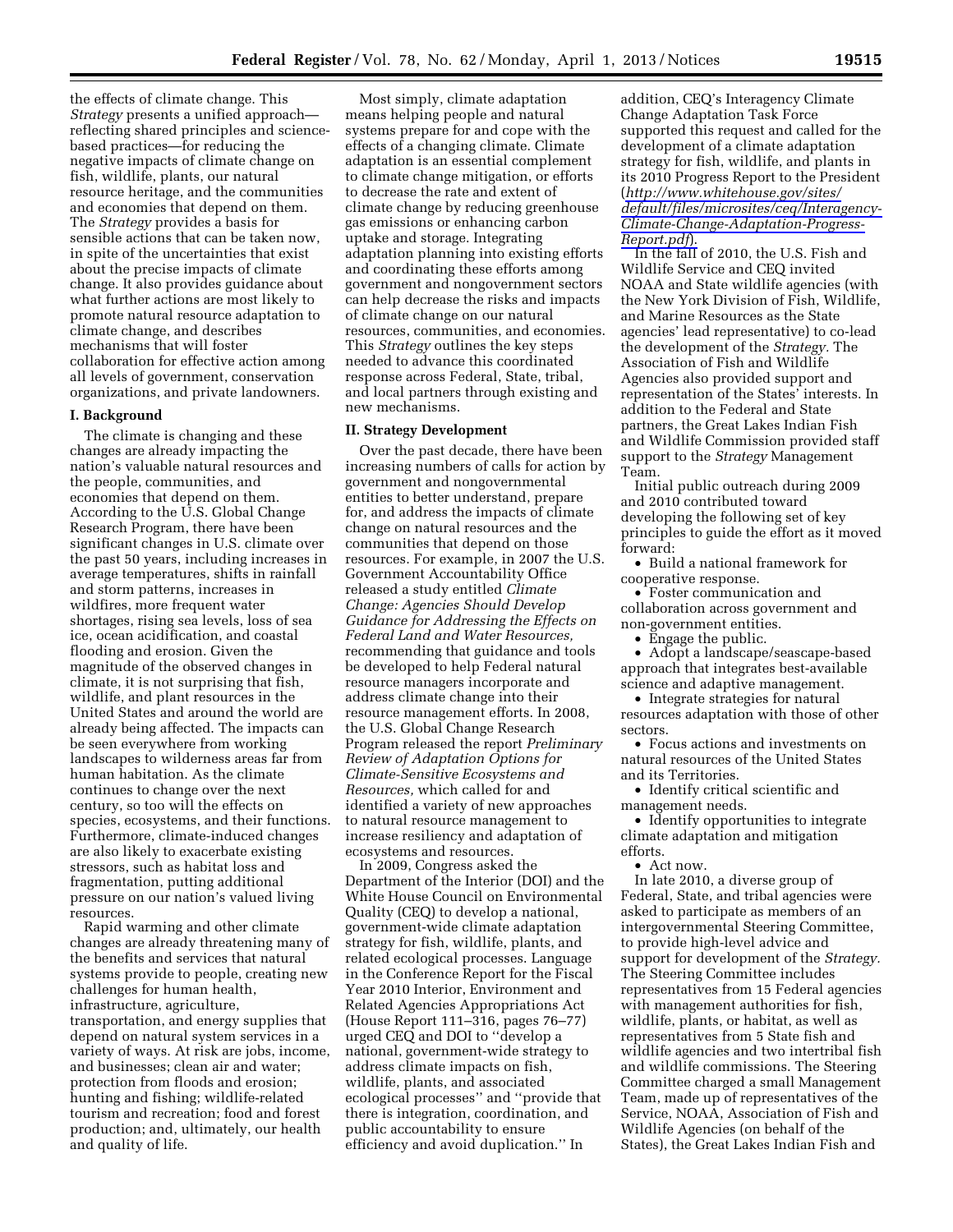Wildlife Commission, and the Bureau of Indian Affairs, to oversee the day-to-day development of the *Strategy.* The Management Team was asked to engage with a diverse group of stakeholders, as well as to coordinate and communicate across agencies and departments.

In March of 2011, the Management Team invited more than 90 natural resource professionals (both researchers and managers) from Federal, State, and tribal agencies to form five Technical Teams based around major U.S. ecosystems (marine, coastal, inland waters, forest, and combined grasslands/ shrublands/deserts/tundra systems). These Teams, which were co-chaired by Federal, State, and tribal representatives, worked approximately 7 months to provide technical information on climate change impacts and to collectively develop strategies and actions for adapting to climate change.

The co-leaders requested public input for the development of the *Strategy* in a May 24, 2011, notice of intent in the **Federal Register** (76 FR 30193). After this initial input was incorporated along with the material developed by the Technical Teams, an initial draft of the *Strategy* was circulated in November 2011 to selected Federal and State agencies for comment and to the tribes for consultation.

After incorporating agency input, the Management Team released a public review draft on January 20, 2012 (77 FR 2996), for a 45-day public comment period. Comments received during the public comment period have now been compiled, analyzed, considered, and, where necessary or appropriate, addressed. This notice of availability announces the final *Strategy.* 

Please visit the *Strategy* Web site at *[http://](http://www.wildlifeadaptationstrategy.gov)* 

*[www.wildlifeadaptationstrategy.gov](http://www.wildlifeadaptationstrategy.gov)* to download a copy of the *Strategy* or a copy of the *Strategy* Highlights brochure, or to obtain additional background on the development of the *Strategy.* 

### **III. Public Involvement**

Public involvement is critical for the development of a robust and relevant response to the impacts of climate change. Particularly valuable to the effort are public guidance on priorities, recommendations for approaches, and suggestions based on local knowledge and experience.

Initial outreach and planning for the Strategy began in 2009 and early 2010, with a number of listening and engagement sessions, as well as several Conservation Leadership Forums. More information about past engagement

efforts is available at *[http://](http://www.wildlifeadaptationstrategy.gov/engagement.php)  [www.wildlifeadaptationstrategy.gov/](http://www.wildlifeadaptationstrategy.gov/engagement.php)  [engagement.php.](http://www.wildlifeadaptationstrategy.gov/engagement.php)* 

During the public comment period, several public workshops were held around the country, in addition to two online ''webinars.'' These workshops and webinars provided interested members of the public the opportunity to learn more about the development and goals of the *Strategy,* ask questions, and provide their public comments verbally or in writing. Additional workshops focused on the tribal community were also held across the country and remotely through a webinar. For a complete list of workshops, please visit *[http://](http://www.wildlifeadaptationstrategy.gov/public-workshops.php) [www.wildlifeadaptationstrategy.gov/](http://www.wildlifeadaptationstrategy.gov/public-workshops.php)  [public-workshops.php.](http://www.wildlifeadaptationstrategy.gov/public-workshops.php)* 

### **IV. Response to Public Comments**

During the public comment period between January 20 and March 5, 2012, more than 55,000 comments were received. The bulk of these were general comments of support submitted as mass mailing comments through campaigns organized by several conservationfocused non-governmental organizations. The remaining 1,400 unique comments were addressed by the NFWPCAS Management Team. Public comments submitted during the 2012 comment period are available on the *Strategy* Web site, *[http://](http://www.wildlifeadaptationstrategy.gov/public-comments.php)  [www.wildlifeadaptationstrategy.gov/](http://www.wildlifeadaptationstrategy.gov/public-comments.php)  [public-comments.php.](http://www.wildlifeadaptationstrategy.gov/public-comments.php)* The following is a brief description of the types of comments received and how they were handled. Comments addressed the following subjects.

### *Positive and Supportive Comments*

The Management Team received 53,600 positive comments that were of a form letter nature. In addition, 78 unique comments that were solely positive and supportive regarding the *Strategy* were received. Many comments referred to the overall effort of the *Strategy* as being a needed and necessary step towards climate adaptation. Others referred to specific strategies, actions, or points that were supported by the commenter. There were also commenters that offered their help in implementing the *Strategy* and moving forward with partnerships. There were no major changes made to the document in response to these comments.

## *Comments Relating to Integration and Implementation of the Strategy*

The Management Team received 162 unique comments relating to implementation of the *Strategy.* These ranged from concerns about funding and

developing new programs to concerns over jurisdictional authority and management capabilities. The *Strategy*  was intended to be a framework for coordinated action rather than a prescriptive action plan. The shared jurisdiction among States, Federal agencies, and tribes necessitates a collaborative approach both to drafting and then implementing the *Strategy.*  The Management Team revised the discussion of implementation to clarify the role of the proposed intergovernmental coordinating body for evaluation and implementation for the Strategy going forward. Many of the comments concerned integration and coordination with other existing efforts. The Management Team highlighted those efforts, as well as listed related efforts in the *Strategy* Appendix.

## *Comments Relating to Tribal, Native, and Indigenous Peoples*

The Management Team received 86 unique comments relating to tribal, native, and indigenous peoples in the United States. These comments included concerns about insufficient discussion of climate change impacts on indigenous peoples and traditional ecological knowledge possessed by tribal, native, and indigenous peoples. In response to these comments, the Management Team added more information regarding climate change impacts on tribal, native, and indigenous peoples as they relate to fish, wildlife, and plants. The Management Team also added specific information on traditional ecological knowledge and the use of tribal, native, and indigenous peoples' lands as potential monitoring sites.

# *Comments Relating to Climate Change Impacts Both Globally and on Specific Ecosystems*

The Management Team received 129 unique comments relating to climate change impacts, including requests for discussion of additional specific impacts, concerns that impacts are covered to a degree that is too in-depth, and challenges to the assertions made in the *Strategy.* The *Strategy* bases its information on impacts on the latest National Climate Assessment, released by the U.S. Global Change Research Program in 2009, which has undergone review by multiple agencies in accordance with the Information Quality Act (Pub. L. 106–554). Discussion of additional impacts to ecosystems was added if the addition was substantive and maintained balanced attention to all ecosystems. The Management Team felt that a strong section covering climate impacts to